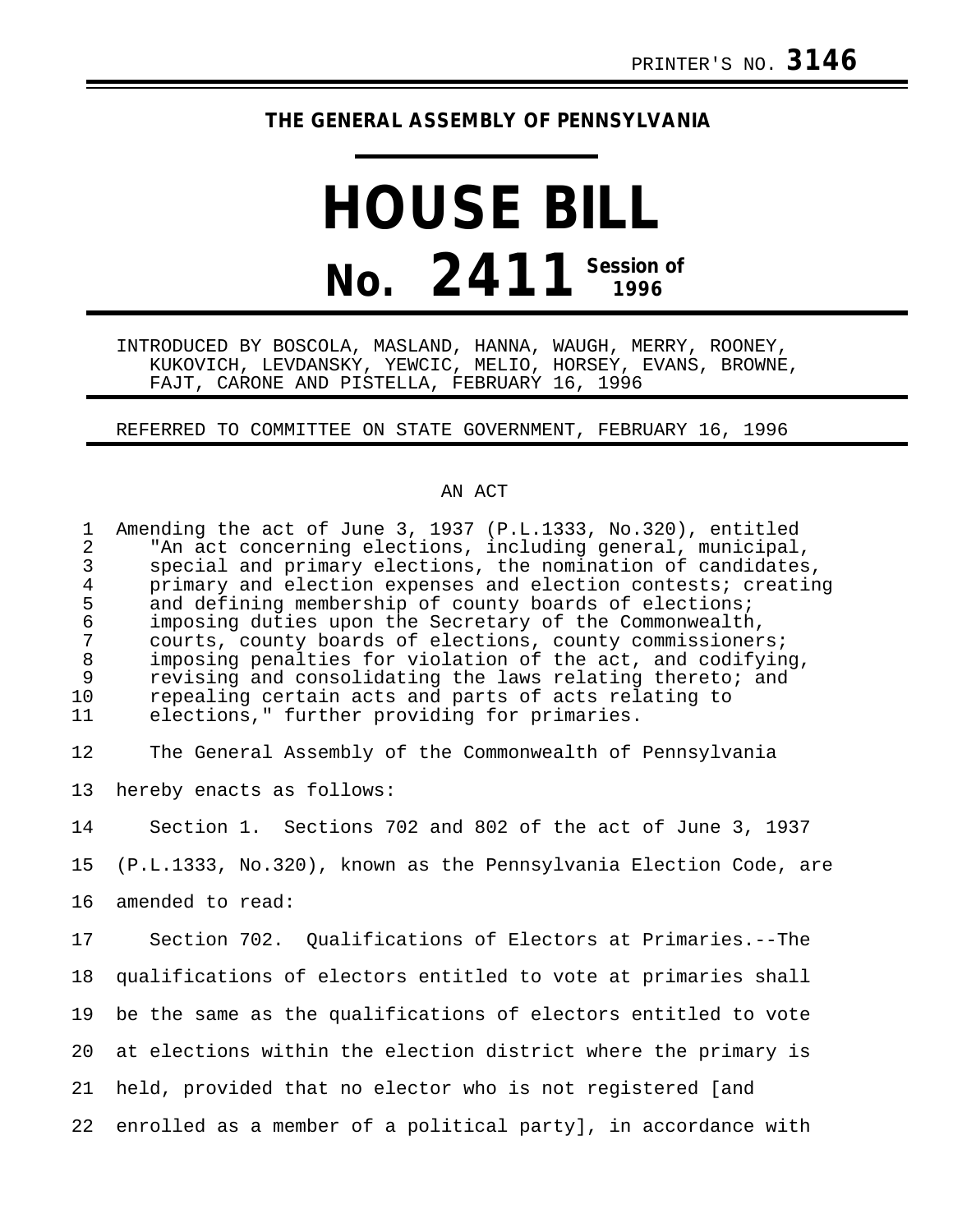1 the provisions of this act, shall be permitted to vote the 2 ballot of [such party or] any [other] party [ballot] at any 3 primary.

4 Section 802. Only Enrolled Electors to Vote at Primaries or 5 Hold Party Offices.--No person who is not registered and 6 enrolled as a member of a political party shall be entitled to 7 [vote at any primary of such party or to] be elected or serve as 8 a party officer, or a member or officer of any party committee, 9 or delegate or alternate delegate to any party convention. 10 Section 2. Section 902 of the act, amended May 23, 1949

11 (P.L.1656, No.504), is amended to read:

12 Section 902. Candidates to Be Nominated and Party Officers 13 to Be Elected at Primaries.--All candidates of political 14 parties, as defined in section 801 of this act, for the offices 15 of United States Senator, Representative in Congress and for all 16 other elective public offices within this State, except that of 17 presidential electors, shall be nominated, and party delegates 18 and alternate delegates, committeemen and officers who, under 19 the provisions of Article VIII of this act or under the party 20 rules, are required to be elected by the party electors, shall 21 be elected at primaries held in accordance with the provisions 22 of this act, except as otherwise provided in this act. In the 23 years when candidates for the office of President of the United 24 States are to be nominated, every registered [and enrolled 25 member of a political party] elector shall have the opportunity 26 at the Spring primary in such years to vote his preference for 27 one person to be the candidate of [his] a political party for 28 President.

29 Section 3. The act is amended by adding sections to read: 30 Section 902.1. Procedure for Unenrolled Electors to Cast 19960H2411B3146 - 2 -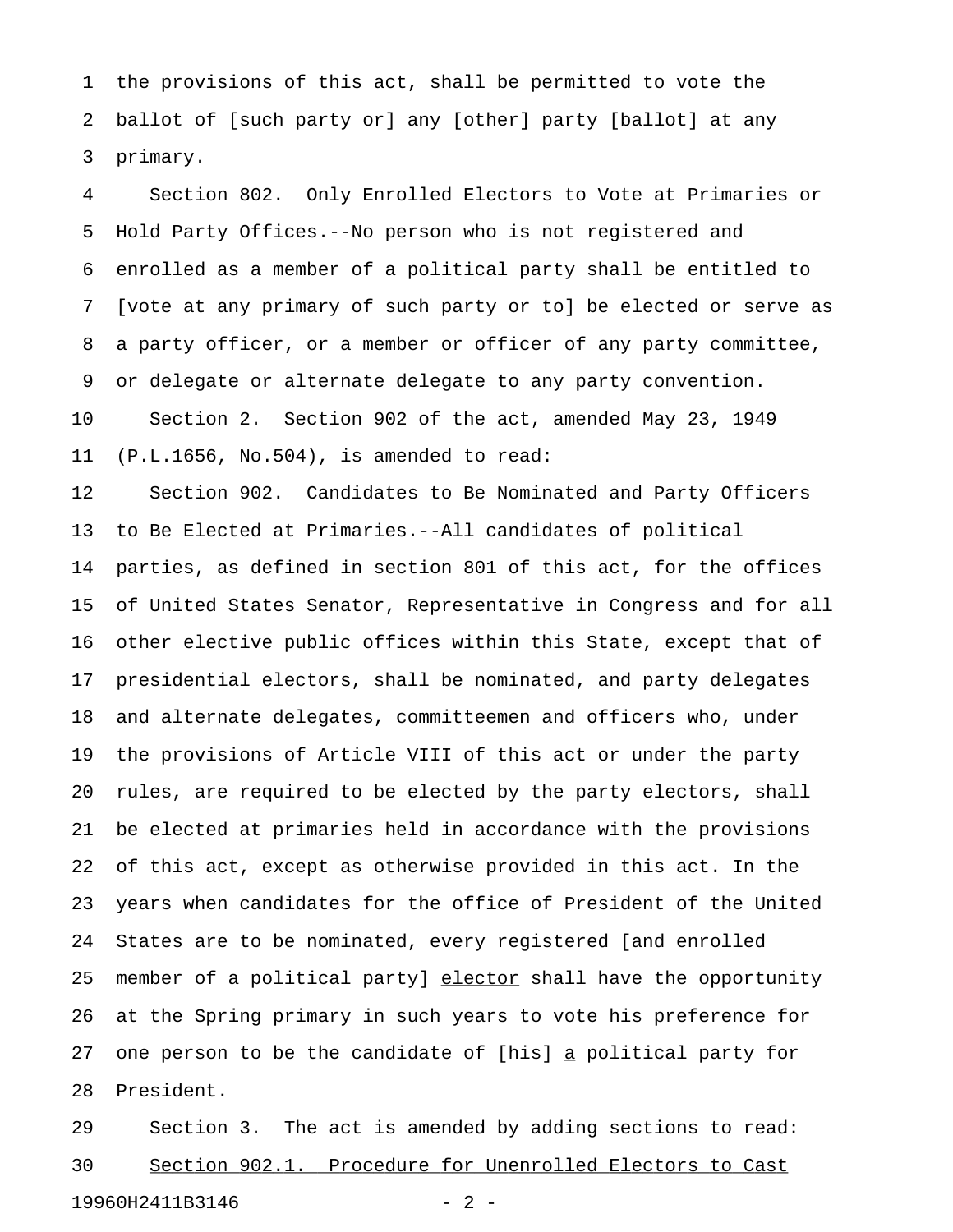| 1  | Primary Ballots.--If the person is not enrolled in a political          |
|----|-------------------------------------------------------------------------|
| 2  | party, the elections officer shall ask the person in which              |
| 3  | political party's primary he desires to vote and the elections          |
| 4  | officer upon reply shall record the voter's selection upon the          |
| 5  | voter's certificate and for the purpose of that ballot shall be         |
| 6  | enrolled in that party. The person shall remain unenrolled for          |
| 7  | party designation unless he completes a declaration of                  |
| 8  | enrollment as described in section 902.2.                               |
| 9  | Section 902.2. Form of Declaration of Party Enrollment.--If             |
| 10 | after a person has cast a political party ballot, as prescribed         |
| 11 | <u>in section 902.1, and wishes to remain enrolled in that party he</u> |
| 12 | shall complete a declaration of enrollment which shall be made          |
| 13 | available within the polling place and shall be in a form               |
| 14 | approved by the Secretary of the Commonwealth substantially as          |
| 15 | follows:                                                                |
| 16 | Declaration of Enrollment                                               |
| 17 | Name                                                                    |
| 18 | (Print)                                                                 |
| 19 | Date                                                                    |
| 20 | Address                                                                 |
| 21 | I hereby request that my political party enrollment be                  |
| 22 | as follows:                                                             |
| 23 | Party                                                                   |
| 24 | Signed under penalty of perjury.                                        |
| 25 |                                                                         |
| 26 | (Signature)                                                             |
| 27 | The elections officer shall then include the person's                   |
| 28 | declaration of enrollment with the voter's certificate and              |
| 29 | insert both into the voting check list as provided for in               |
| 30 | section 1212. Once processed, the county board shall then send a        |
|    | 19960H2411B3146<br>$-3 -$                                               |